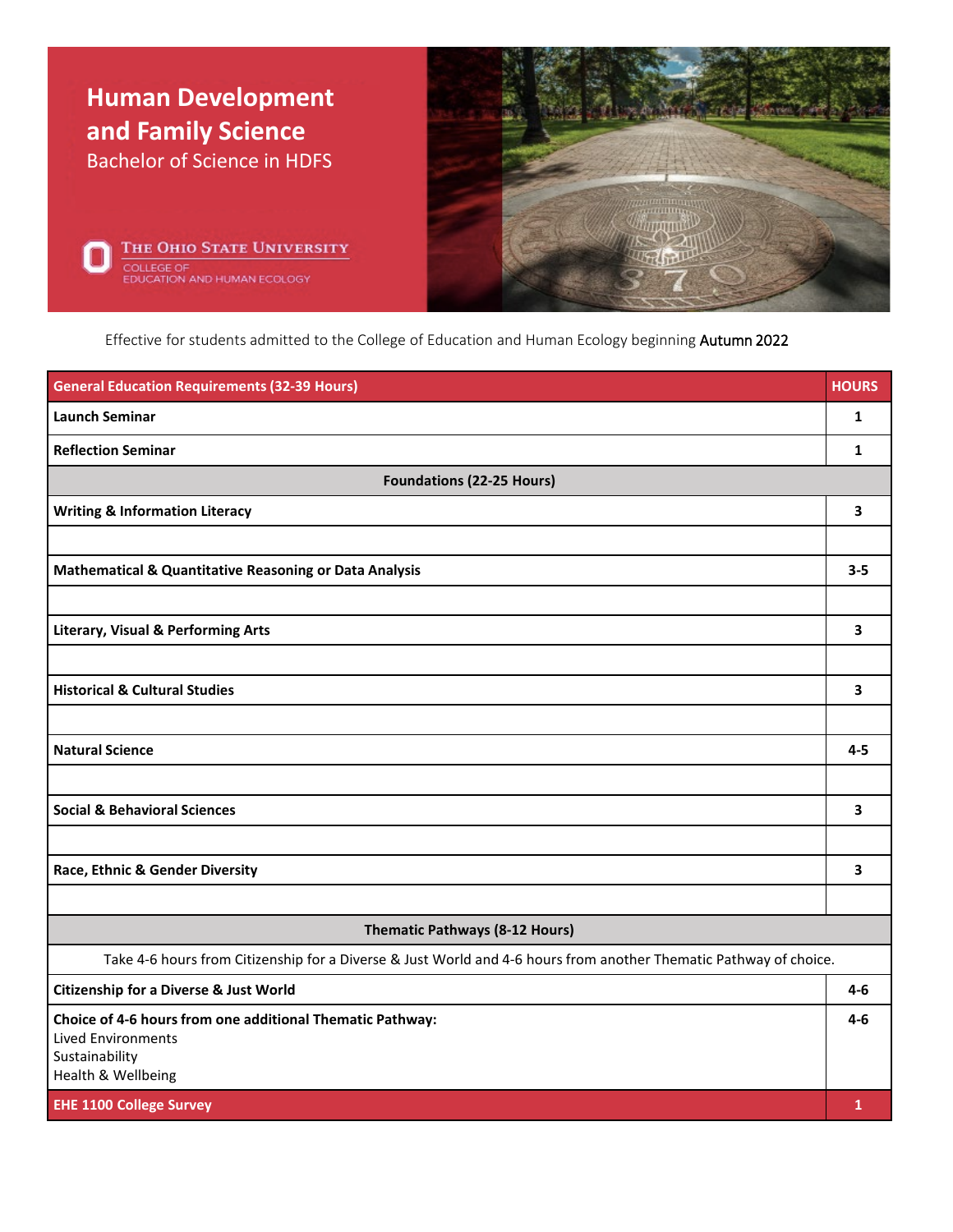## **Human Development and Family Science Page 2**

**Supporting Course Requirements (9 Hours) HOURS** PSYCH 1100 Introduction to Psychology (can overlap with GE Social & Behavioral Sciences) 3 SOCIOL 1101 Introductory Sociology 3 STAT 1350.xx Elementary Statistics, or STAT 1450.xx Introduction to the Practice of Statistics (either can overlap with GE Mathematical & Quantitative Reasoning or Data Analysis) 3 **Major Requirements (39 Hours) HOURS Major Core 24** HDFS 2200 Family Development 3 HDFS 2400 Life Span Human Development 3 and 3 and 3 and 3 and 3 and 3 and 3 and 3 and 3 and 3 and 3 and 3 and 3 and 3 and 3 and 3 and 3 and 3 and 3 and 3 and 3 and 3 and 3 and 3 and 3 and 3 and 3 and 3 and 3 and 3 and 3 an HDFS 2410 Child Development, or HDFS 2410 Child Development, or<br>HDFS 2420 Adolescence & Emerging Adult Development 3 HDFS 2210 Helping Skills in Context 3 and 2012 12:00 Section 1:00 Section 1:00 Section 1:00 Section 1:00 Section 1:00 Section 1:00 Section 1:00 Section 1:00 Section 1:00 Section 1:00 Section 1:00 Section 1:00 Section 1:00 HDFS 2367 American Family Issues 3 HDFS 2900 Methods in Human Ecology Research 3 HDFS 3200 Foundations of Family Science 3 HDFS 3440 Human Sexuality & Intersectionality across the Lifespan 3 **Group A** Choose 6 hours from the following choices: **<sup>6</sup>** HDFS 4370 Families & Stress 3 HDFS 5200 Foundations of Couple & Family Therapy 3 HDFS 5340 Intimate Relationships 3 and 200 million control of the state of the state of the state of the state of the state of the state of the state of the state of the state of the state of the state of the state of the HDFS 5350 Families with Adolescents 3 HDFS 5410 Infant-Toddler Development: Current Research & Controversies 3 HDFS 5430 Adult Development & Aging 3 and 3 and 3 and 3 and 3 and 3 and 3 and 3 and 3 and 3 and 3 and 3 and 3 and 3 and 3 and 3 and 3 and 3 and 3 and 3 and 3 and 3 and 3 and 3 and 3 and 3 and 3 and 3 and 3 and 3 and 3 and HDFS 5440 Human Sexuality in Context 3 HDFS 5560 Advanced Family Development 3 and 3 and 3 and 3 and 3 and 3 and 3 and 3 and 3 and 3 and 3 and 3 and 3 and 3 and 3 and 3 and 3 and 3 and 3 and 3 and 3 and 3 and 3 and 3 and 3 and 3 and 3 and 3 and 3 and 3 and 3 an HDFS 5890 Special Topics in Family Development 3 **Group B** Choose at least 9 hours from the following choices: **<sup>9</sup>** Any Group A courses not used toward fulfilling the Group A requirement HDFS 2189 Introduction to Field Work 4 HDFS 2350 Parenting 3 HDFS 2410 or HDFS 2420 (whichever not taken in Major Core) 3 HDFS 3189.xx Field Work with Targeted Populations 1-3 Continued on Page 3